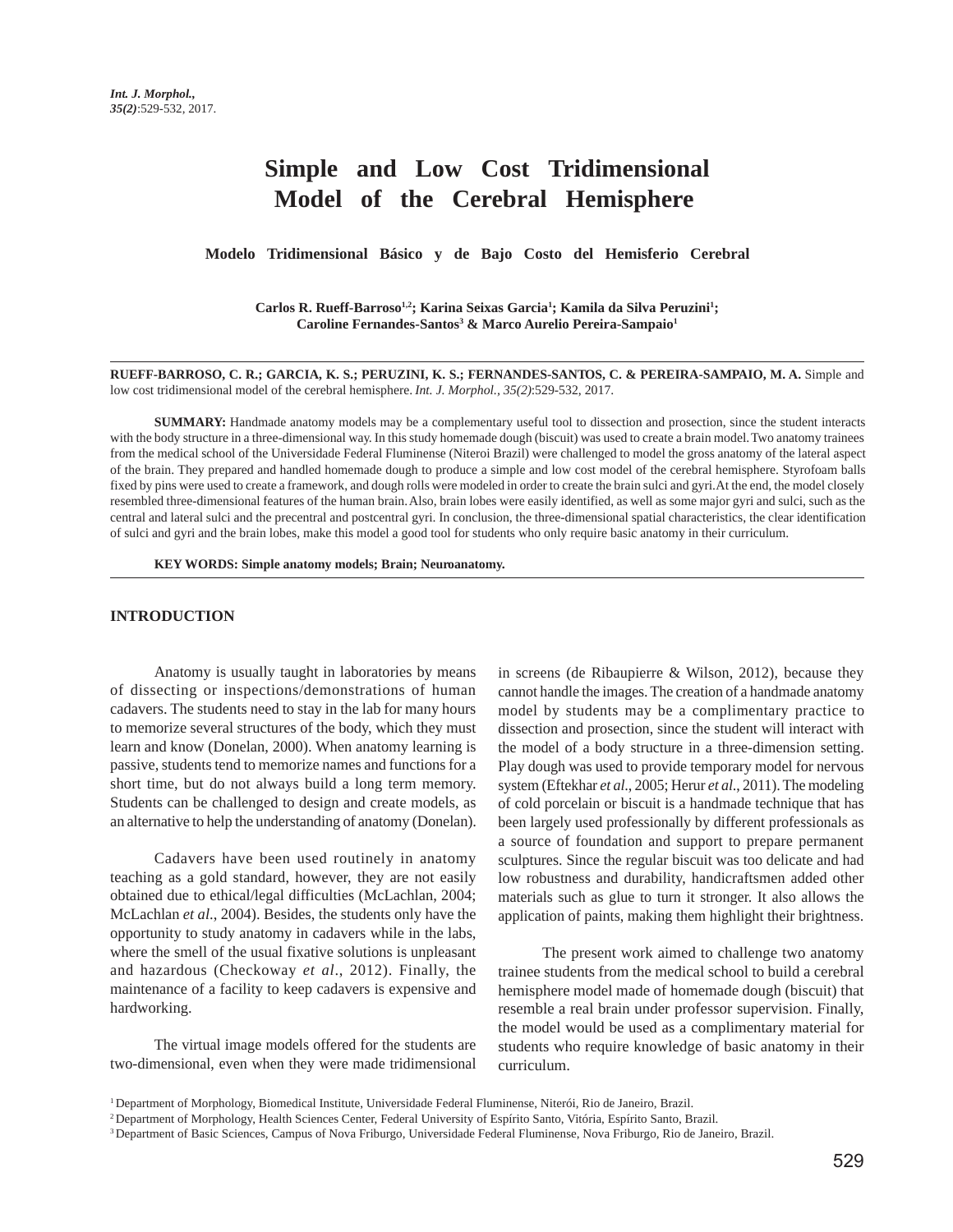# **MATERIAL AND METHOD**

The brain model was created by two trainees from the Medical School of the Universidade Federal Fluminense, Niteroi, RJ, Brazil. Homemade dough consisted of two cups of white glue, two cups of corn starch, two tablespoons of liquid vaseline, and one tablespoon of lime juice. Before heating, all ingredients were mixed in a pan using a wood spoon. Then, the paste was mixed continuously on low heat until it sticks on the wood spoon but not to the bottom of the pan. The dough was then rolled in a polished and cold surface using approximately one tablespoon of moisturizing free of silicon to help spreading. The dough was promptly covered with a plastic film and it was left to rest overnight.

To build the cerebral hemisphere, styrofoam balls of different sizes fixed by pins were used to create a framework to give the initial shape of the model (Fig. 1A-B). A thin layer of dough was used to cover the framework to make it smooth (Fig. 1C). Finally, dough rolls (Fig. 1D-F) were placed over it in accordance with the brain lobes (Fig. 2) based on the Netter Atlas of Human Anatomy (Netter, 2006). A water based acrylic ink (Acrilex, São Paulo, SP, Brazil) was used to paint the brain lobes with different colors (Fig. 3).



Fig. 1. This picture illustrates the steps to create a handmade brain model using homemade dough. A-B. Styrofoam balls of varying sizes fixed by pins were used to create a framework. C. Thin layer of dough spread over the styrofoam. D-E. Dough rolls were modeled according to brain sulci and gyri. F. The handmade brain model created by the trainees closely resembles the human brain.





Fig. 2. The handmade brain model showing several structures, such as (1) superior frontal gyrus; (2) middle frontal gyrus; (3) inferior frontal gyrus; (4) precentral gyrus; (5) postcentral gyrus; (6) superior parietal lobule; (7a) inferior parietal lobule - supramarginal gyrus; (7b) inferior parietal lobule angular gyrus; (8) superior temporal gyrus; (9) middle temporal gyrus and; (10) inferior temporal gyrus.

Fig. 3. The handmade brain model showing the brain lobes painted with different colors to make easier the identification.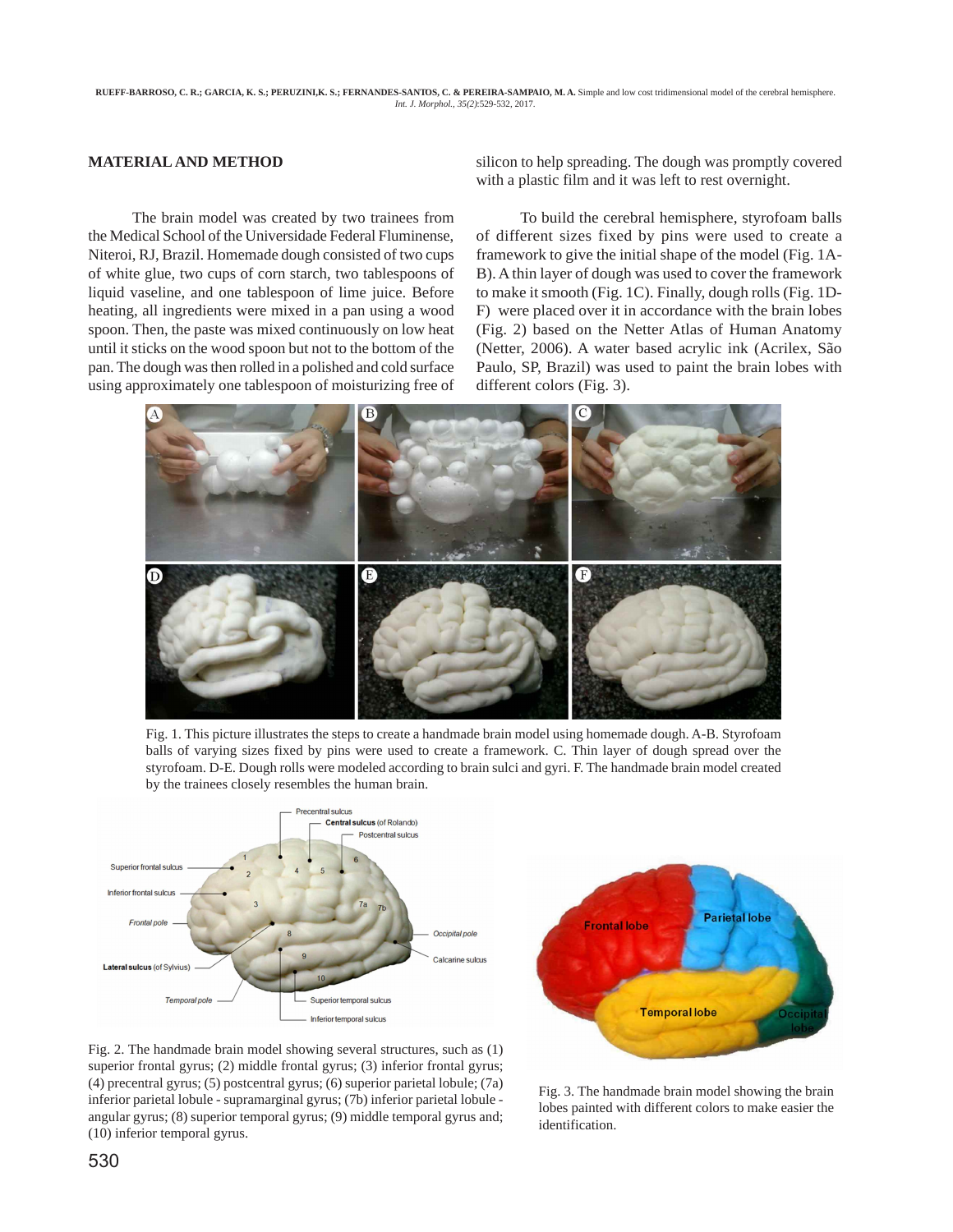# **RESULTS**

The technique used to produce the model was satisfactory. The framework of styrofoam balls gave the necessary support for modeling of sulci and gyri of the brain. The homemade dough worked well to prepare the brain surface, allowing painting. After the complete setting off, the model became strong enough to be handled.

The students spent less than 30 minutes to prepare the dough and had to wait until next day to begin the modeling. The model preparation took less than 1 hour, but took two more days to complete the hardening of the dough.

The simple brain model, built with the homemade dough, is presented in Figure 2, where the gross anatomy of the left cerebral hemisphere is shown. It is clearly noticed that the model is similar to the human brain hemisphere surface, mainly to identification of some individual gyri and sulci, such as the central sulcus delimiting the frontal and parietal lobes, as well as the precentral and postcentral gyri. The presence of the calcarine sulcus in the occipital lobe is also clear, as well as the lateral sulcus between the parietal and temporal lobes. In Figure 3, the brain lobes were highlighted using different colors for each one, using the gyri and sulci to determine their boundaries.

#### **DISCUSSION**

The handmade anatomy models did not completely correspond to the real human body, but they could be used as a complementary tool for students of health science courses, who require only the basic anatomy in their curriculum. We achieved the reproduction of the brain surface in a simple model. In Figure 2 it is possible to recognize all gyri and sulcus located at the lateral aspect of the human brain. It could be used to correlate anatomical areas with the major functional somatic motor and sensorial areas of the brain and other functional areas of the human brain. As demonstrated in Figure 3, where the brain lobes were painted with different colors, functional areas of the brain could be highlighted, for example the primary and secondary motor and sensory areas, the visual area, the speech and auditory areas. So, this preparation could be useful in different courses depending on what the students will be taught. Depending on the students, just naming the lobes may be sufficient, or the students may be required to know the names of the specific gyri and sulci, or the students could correlate the anatomy with the functional areas of the brain.

Regarding the technique, we prepared the homemade dough and it took some time. On the other hand, the commercial dough could be used to save time during the preparation, but it is more expensive. Students had fun preparing the homemade dough, and they made it in a short period of time with supervision. Beginners without supervision might take more time to learn the ideal consistency. In contrast, the commercial dough is ready to use, thus saving time.

The handmade model has some advantages when compared with the commercial plastic models, such as lower cost, and the learning that can occur during the tactile and kinesthetic procedure of making the models. Thus, the time consuming in model preparation can be useful for student learning, because during the preparation of the model the student has to learn and understand the structure that will be represented in detail, and then handle the dough. Modeling is not a fast step, since the student needs solve how the dough should be modeled, in order to acquire a shape similar to the real structure. This process takes time and helps the consolidation of a long term memory. The lower cost can also justify the time consuming to prepare the homemade dough and the handmade model. In contrast, we can also see some disadvantages, such as time consuming and durability. If each student in the class was given the task to make the model, as beginners it would take quite a bit of tutorial time, considering that time must also be taken to appreciate the craft, the consistency of the material and the difficulty of the process, the number of hours assigned could be excessive. The handmade model prepared with homemade dough is not temporary as models prepared with clay (Motoike *et al*., 2009), and can be used many times, but our models do not last long as the plastic models. Again, the lower cost can justify the lesser durability.

A recent review on the educational value of handmade anatomical models highlighted the strong correspondence in the spatial relationship between the models and the human body, even when it does not resemble all details of the structure that it is representing. Thus, the handmade anatomical models could help students to get threedimension comprehension of anatomical structures (Chan & Cheng, 2011). It is already known that dissection gives students a three-dimension perception on the human body and reinforces the knowledge acquired in lectures and tutorials (Jones, 1997; Aziz *et al*., 2002; Gregory & Cole, 2002). During production the handmade model, students will also come across some difficulties resembling those encountered during dissection, since they will be dealing with three-dimensional structures. Thus, this kind of activity might also reinforce the knowledge acquired during lectures and tutorials.